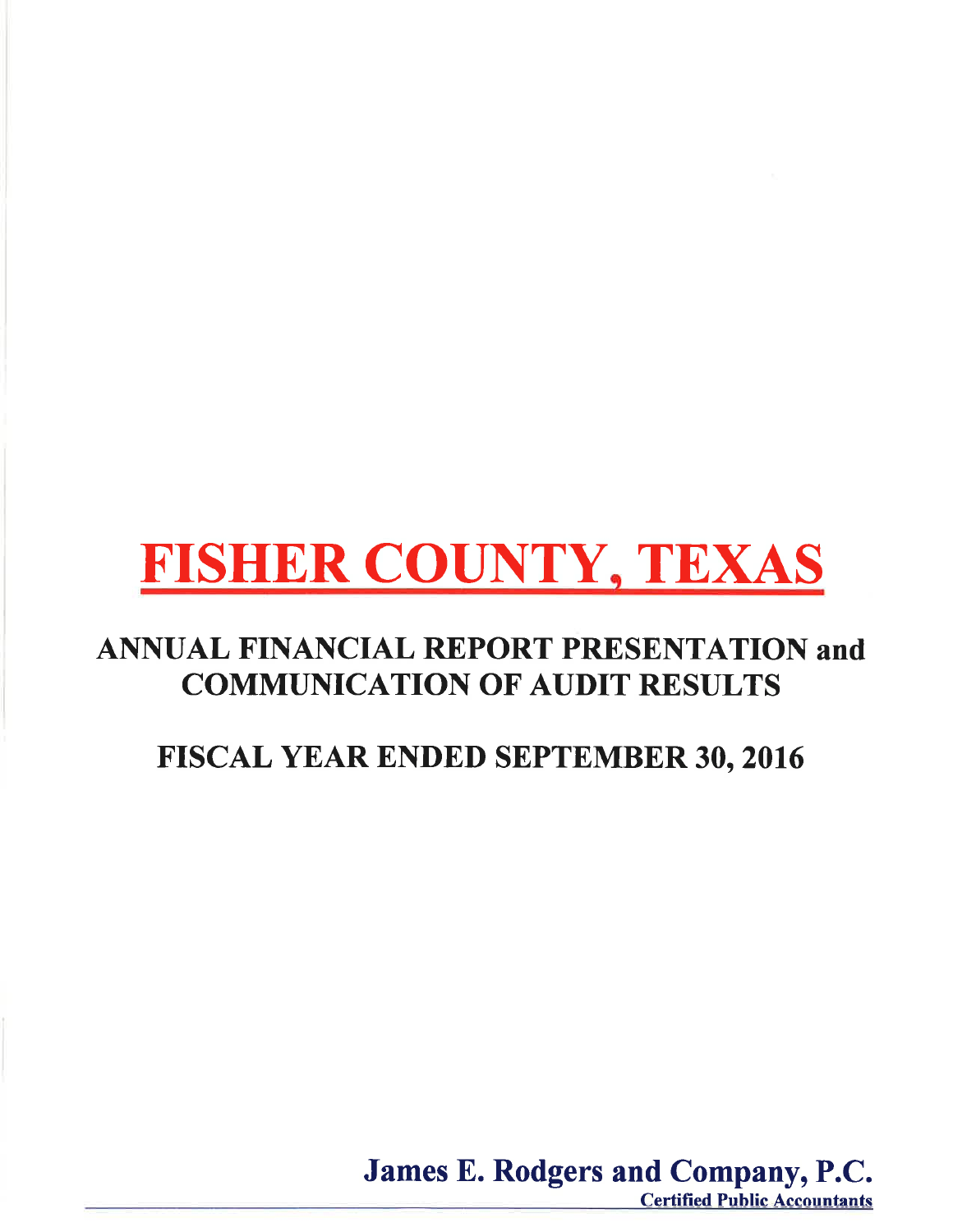**Annual Financial and Compliance Audit** 

For the Year Ended September 30, 2016

| <b>Executive Summary of Audit Results</b>                                                                                                                  |                                                                    |        |        |                                                                                     |              |                     |              |  |  |
|------------------------------------------------------------------------------------------------------------------------------------------------------------|--------------------------------------------------------------------|--------|--------|-------------------------------------------------------------------------------------|--------------|---------------------|--------------|--|--|
| <b>Financial Highlights</b>                                                                                                                                |                                                                    |        |        |                                                                                     |              |                     |              |  |  |
| <b>Governmental Fund Financial Statements</b>                                                                                                              |                                                                    |        |        |                                                                                     |              |                     |              |  |  |
| General<br>Other                                                                                                                                           |                                                                    |        |        |                                                                                     |              |                     |              |  |  |
|                                                                                                                                                            | <b>Modified Accrual for Budgetary &amp; Control Purposes</b>       |        |        |                                                                                     | <b>Funds</b> | Total               |              |  |  |
| Beginning Fund Balance - All Governmental Funds                                                                                                            |                                                                    |        |        | \$1,254,554<br>383,909                                                              | \$3,537,485  | \$4,792,039         |              |  |  |
|                                                                                                                                                            | <b>Excess of Revenues Over Expenditures</b>                        |        |        |                                                                                     | (3,311,436)  | (2,927,527)         |              |  |  |
| <b>Ending Fund Balance - All Governmental Funds</b>                                                                                                        |                                                                    |        |        | \$1,638,463                                                                         | \$226,049    | \$1,864,512         | Pgs. 21 - 27 |  |  |
| <b>Government Wide Statements</b>                                                                                                                          |                                                                    |        |        |                                                                                     |              |                     |              |  |  |
|                                                                                                                                                            |                                                                    |        |        | Beginning                                                                           | Revenues     | <b>Ending</b>       |              |  |  |
| <b>Full Accrual for Overall Financial Condition</b>                                                                                                        |                                                                    |        |        | <b>Net Position</b>                                                                 | - Expenses   | <b>Net Position</b> |              |  |  |
| Government Wide Totals                                                                                                                                     |                                                                    |        |        | \$3,043,433                                                                         | \$516,797    | \$3,560,230         | Pgs. 18 & 19 |  |  |
| Major Adjustments to Change From Modified Accrual to Full Accrual                                                                                          |                                                                    |        |        |                                                                                     |              |                     | Pgs. 23 & 28 |  |  |
| <b>Economic Factors and Demographic Data</b>                                                                                                               |                                                                    |        |        |                                                                                     |              |                     |              |  |  |
|                                                                                                                                                            |                                                                    |        |        | Years Ended September 30,                                                           |              |                     |              |  |  |
|                                                                                                                                                            | 1900                                                               | 1910   | 1950   | 1990                                                                                | 2,000        | 2,005               | 2,016        |  |  |
| <b>County Population</b>                                                                                                                                   | 3,708                                                              | 12,596 | 11,023 | 4,842                                                                               | 4,344        | 4,041               | 3,854        |  |  |
| <b>County Appraised Value for Property Taxes</b>                                                                                                           |                                                                    |        |        |                                                                                     | 146,085,648  | 158,234,112         | 383,861,794  |  |  |
| <b>County Total Property Tax Rate</b>                                                                                                                      |                                                                    |        |        | \$0.6280                                                                            | \$0.8600     | \$0.9500            | \$0.8155     |  |  |
| <b>Persons 65 and Older</b>                                                                                                                                |                                                                    |        |        |                                                                                     |              |                     | 23.1%        |  |  |
| <b>Persons Below Poverty</b>                                                                                                                               |                                                                    |        |        |                                                                                     |              |                     | 15.2%        |  |  |
|                                                                                                                                                            |                                                                    |        |        | <b>Financial Audit Findings</b>                                                     |              |                     |              |  |  |
|                                                                                                                                                            |                                                                    |        |        |                                                                                     |              | <b>Unmodified</b>   | Pg.3         |  |  |
| Type of opinion issued on financial statements<br>GAO Report - Significant Deficiencies in Internal Control & Compliance material to financial statements. |                                                                    |        |        |                                                                                     |              | <b>Yes</b>          | Pgs. 78 - 80 |  |  |
|                                                                                                                                                            |                                                                    |        |        | * Accounting Records unavailable due to computer server and backup data corruption. |              |                     |              |  |  |
| Material weaknesses in internal controls.                                                                                                                  |                                                                    |        |        |                                                                                     | Yes          | Pgs. 78-80          |              |  |  |
|                                                                                                                                                            |                                                                    |        |        |                                                                                     |              |                     |              |  |  |
|                                                                                                                                                            |                                                                    |        |        | <b>Single Audit Findings</b>                                                        |              |                     |              |  |  |
|                                                                                                                                                            | Type of report issued on compliance with "major" federal programs. |        |        |                                                                                     |              | N/A                 |              |  |  |
| Noncompliance findings relative to federal programs.                                                                                                       |                                                                    |        |        |                                                                                     |              | <b>N/A</b>          |              |  |  |
|                                                                                                                                                            |                                                                    |        |        |                                                                                     |              |                     |              |  |  |
| <b>Reports to Management &amp; Those Charged with Governance</b>                                                                                           |                                                                    |        |        |                                                                                     |              |                     |              |  |  |
| Report to Governance at Conclusion of the Audit - Significant Audit Finding and Other Matters<br>Separate Report                                           |                                                                    |        |        |                                                                                     |              |                     |              |  |  |
| Management Letter                                                                                                                                          |                                                                    |        |        | Separate Report                                                                     |              |                     |              |  |  |
|                                                                                                                                                            |                                                                    |        |        |                                                                                     |              |                     |              |  |  |
| <b>Other Financial Highlights</b>                                                                                                                          |                                                                    |        |        |                                                                                     |              |                     |              |  |  |
| Total Long-term Debt was \$6,818,133 at year end compared to \$7,132,110 the previous year (decrease of \$313,977).                                        |                                                                    |        |        |                                                                                     |              |                     |              |  |  |
| The General Fund Transferred \$730,450 to Special Revenue Funds including Senior Citizens, Jail Construction & Road and Bridge Funds.                      |                                                                    |        |        |                                                                                     |              |                     |              |  |  |
| Revenue increased 12.78% and Expenditures increased 1.46% excluding New Jail Facility Construction.                                                        |                                                                    |        |        |                                                                                     |              |                     |              |  |  |
|                                                                                                                                                            |                                                                    |        |        | James E. Rodgers and Company, PC                                                    |              |                     |              |  |  |
| <b>Certified Public Accountants</b>                                                                                                                        |                                                                    |        |        |                                                                                     |              |                     |              |  |  |

20 SW 3rd Street - Hamlin, Texas 79520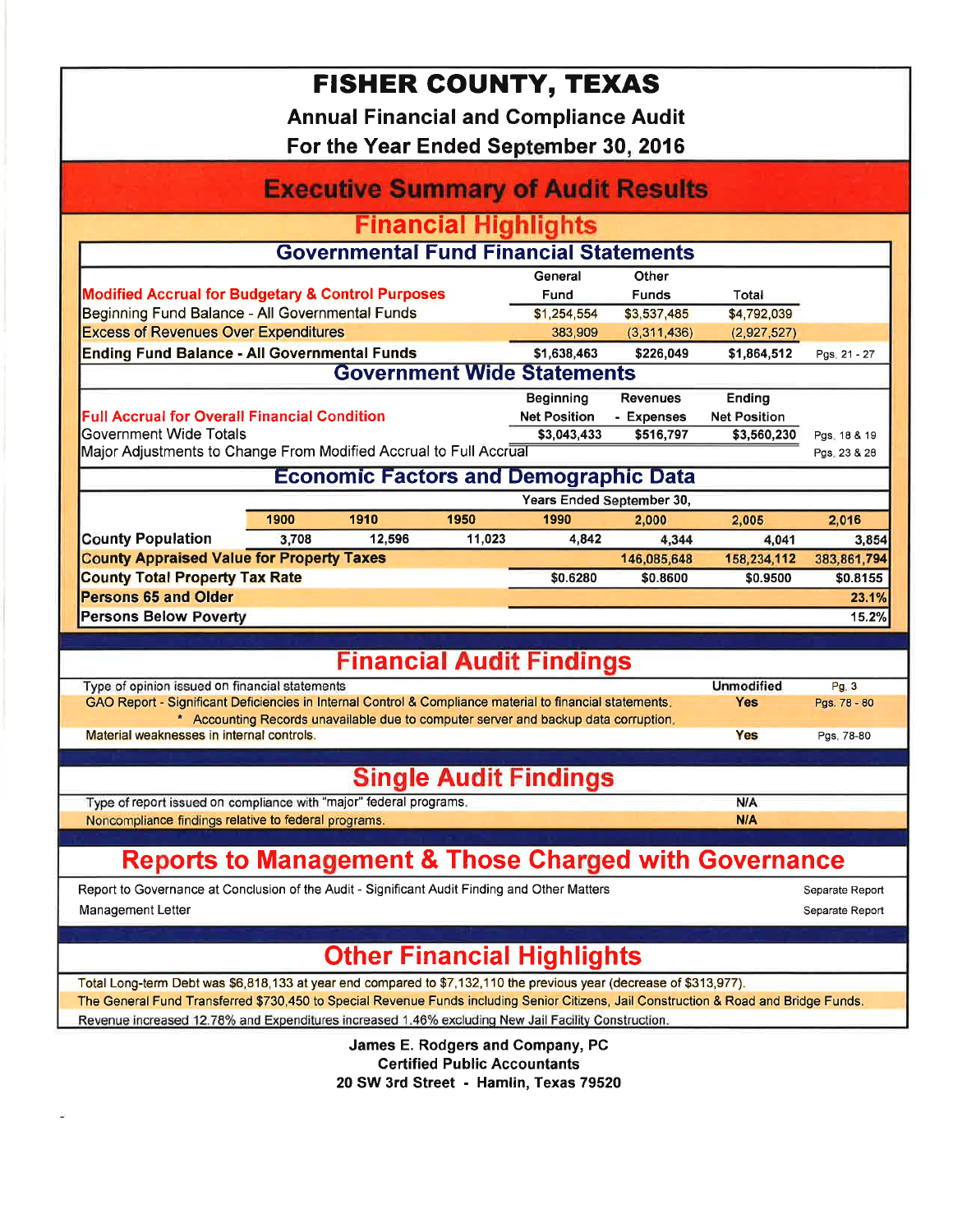### **REVENUES BY SOURCE**

|                                   | <b>Fiscal Year 2014</b> | <b>Fiscal Year 2015</b> | <b>Fiscal Year 2016</b> |  |
|-----------------------------------|-------------------------|-------------------------|-------------------------|--|
|                                   |                         |                         |                         |  |
| <b>Property Taxes</b>             | \$2,801,650             | \$2,970,771             | \$3,427,630             |  |
| <b>License and Permits</b>        | 328,374                 | 314,872                 | 284,257                 |  |
| <b>Grants / Intergovernmental</b> | 175,515                 | 113,278                 | 128,040                 |  |
| <b>Charges for Services</b>       | 271,661                 | 205,139                 | 199,096                 |  |
| <b>Forfeits</b>                   |                         |                         | 73,786                  |  |
| <b>Investment Earnings</b>        | 3,379                   | 8,040                   | 5,168                   |  |
| <b>Miscellaneous</b>              | 45,585                  | 83,705                  | 50,180                  |  |
| <b>Totals</b>                     | \$3,626,164             | \$3,695,805             | \$4,168,157             |  |

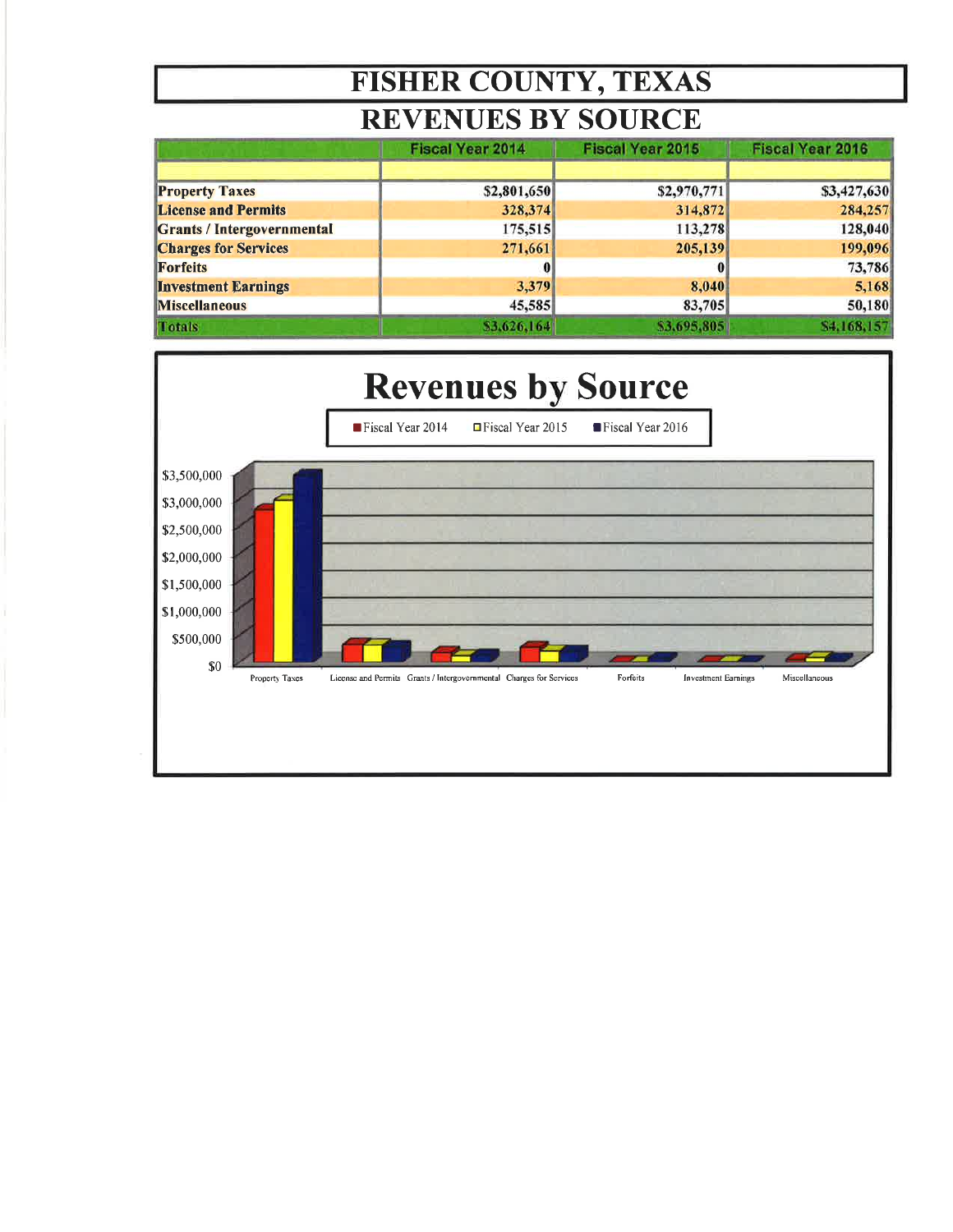#### **EXPENDITURES BY TYPE**

|                                    | <b>Fiscal Year 2015</b> | <b>Fiscal Year 2016</b> |
|------------------------------------|-------------------------|-------------------------|
| Salaries/Wages                     | \$1,422,998             | \$1,365,329             |
| <b>Employee Benefits</b>           | 531,398                 | 519,375                 |
| <b>Contracted Services</b>         | 342,441                 | 252,286                 |
| <b>Purchased Property Services</b> | 241,563                 | 202,956                 |
| <b>Other Operating Costs</b>       | 253,645                 | 338,411                 |
| <b>Supplies and Materials</b>      | 408,093                 | 376,367                 |
| <b>Debt Service</b>                | 443,458                 | 642,165                 |
| <b>Capital Outlay</b>              | 3,468,455               | 3,485,251               |
| Total                              | \$7,112,051             | \$7,182,140             |



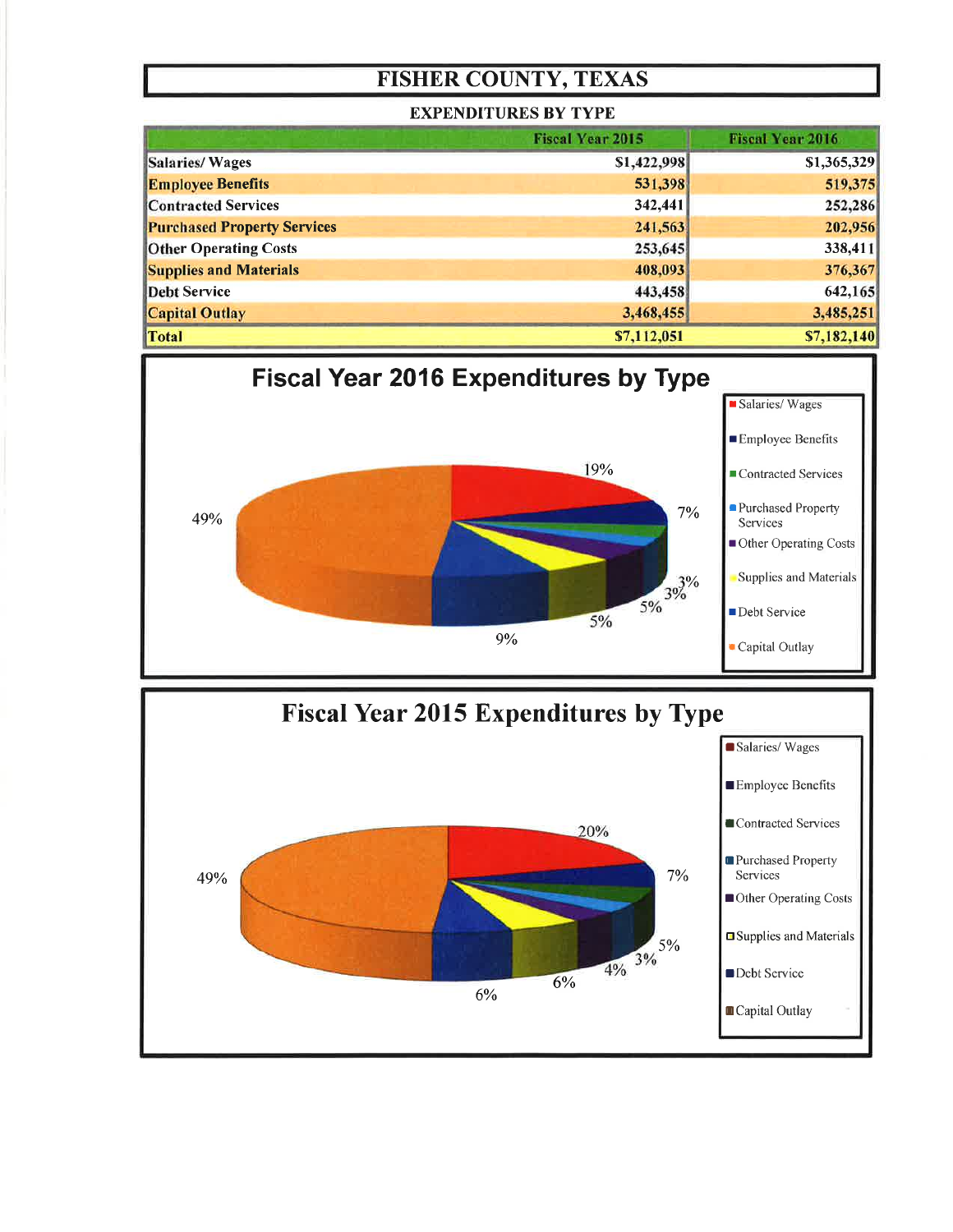# James E. Rodgers and Compahy, P.G.

Certified Public Accountants

20 Southwest Third Street . PO Box 669 . Hamlin, Texas 79520 . Tel: 325-576-2356 . Fax: 325-576-3525 E-mail: rodgerscpa@att.net Member of Texas Society of CPA's and American lnstitute of CPA's Richard E. Rodgers CPA . Gerald L. Rodgers CPA

July 27,2017

#### Communication with Those Charged with Governance at the Conclusion of the Audit

#### To the Commissioners Court of Fisher County **Fisher County, Texas** Roby, Texas 79534

We have audited the financial statements of the governmental activities, each major fund, and the aggregate remaining fund information of Fisher County, Texas for the year ended September 30,2016. Professional standards require that we provide you with information about our responsibilities under generally accepted auditing standards (and, if applicable, Government Auditing Standards, as well as certain information related to the planned scope and timing of our audit. We have communicated such information in our letter to you dated May 23,2017. Professional standards also require that we communicate to you the following information related to our audit.

#### **Significant Audit Findings**

#### Qualitative Aspects of Accounting Practices

Management is responsible for the selection and use of appropriate accounting policies. The significant accounting policies used by Fisher County, Texas are described in Note I to the financial statements. No new accounting policies were adopted and the application of existing policies was not changed during the year ended September 30, 2016. We noted no transactions entered into by Fisher County during the year for which there is a lack of authoritative guidance or consensus. All significant transactions have been recognized in the financial statements in the proper period to the extent that we could determine due to the lack of accounting records.

Accounting estimates are an integral part of the financial statements prepared by management and are based on management's knowledge and experience about past and current events and assumptions about future events. Certain accounting estimates are particularly sensitive because of their significance to the financial statements and because of the possibility that future events affecting them may differ significantly from those expected. The most sensitive estimate(s) affecting the County's financial statements were:

> Management's estimate of the allowance for uncollectible taxes is based on historical property tax collections for the County. We evaluated the key factors and assumptions used to develop the allowance for uncollectible taxes in determining that it is reasonable in relation to the financial statements taken as a whole.

Certain financial statement disclosures are particularly sensitive because of their significance to financial statement users. The most sensitive disclosure affecting the financial statements was:

> The disclosure of current litigation (if any) in Note IV-O to the financial statements. There were no issues or judgments in formulating the disclosure due to the lack of current litigation.

The financial statement disclosures are neutral, consistent, and clear.

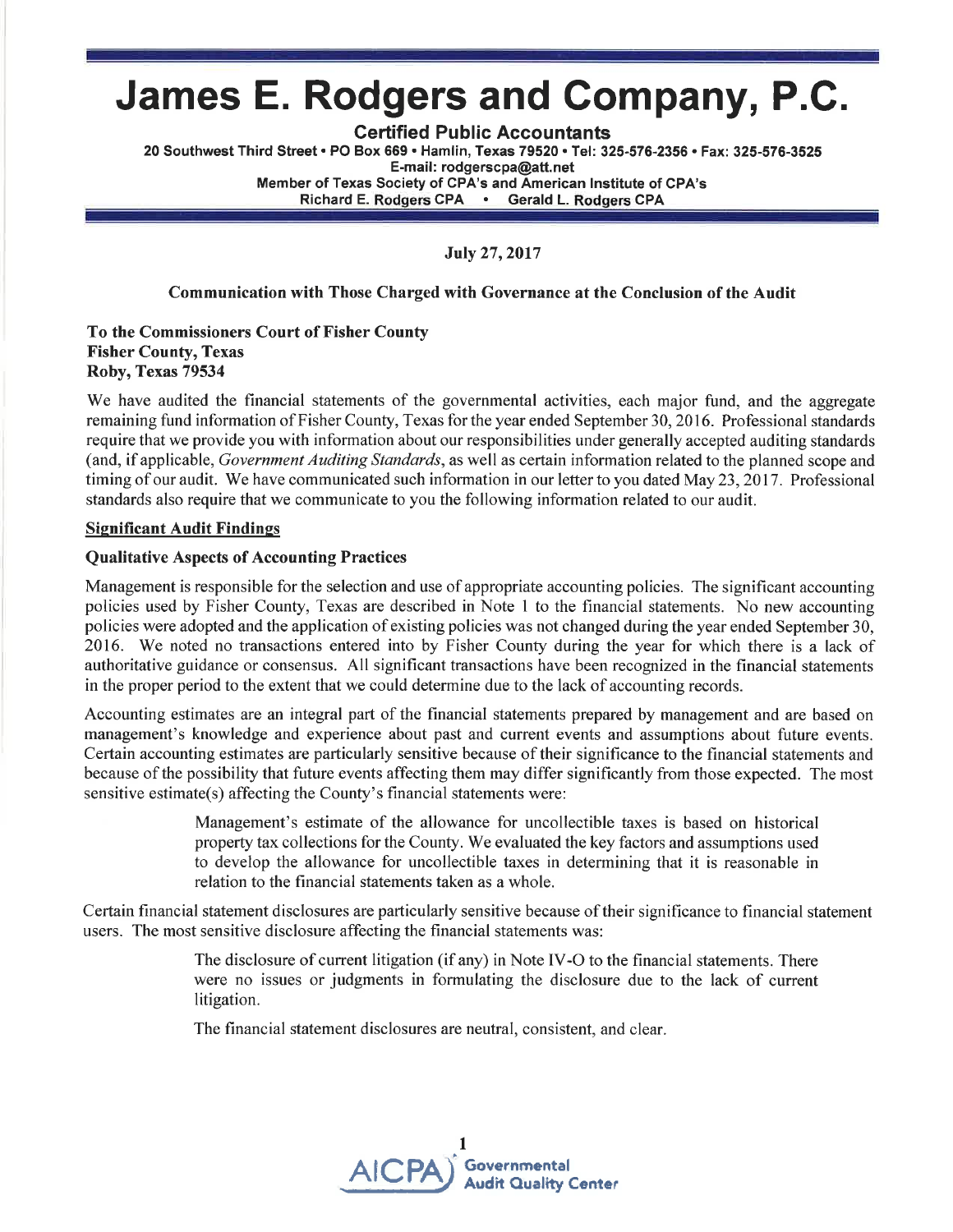#### Difficulties Encountered in Performing the Audit

We encountered no significant difficulties in dealing with management in performing and completing our audit other than the difficulties encountered due to the lack ofrecords.

#### Corrected and Uncorrected Misstatements

Professional standards require us to accumulate all known and likely misstatements identified during the audit, other than those that are clearly trivial, and communicate them to the appropriate level of management. Management has corrected all such misstatements. Some of the misstatements detected as a result of audit procedures and corrected by management were material, either individually or in the aggregate, to each opinion unit's financial statements taken as a whole.

#### **Disagreements with Management**

For purposes of this letter, a disagreement with management is a financial accounting, reporting, or auditing matter, whether or not resolved to our satisfaction, that could be significant to the financial statements or the auditor's report. We are pleased to report that no such disagreements arose during the course of our audit.

#### Management Representations

We have requested certain representations from management that are included in the management representation letter dated July 27, 2017.

#### Management Consultations with Other Independent Accountants

In some cases, management may decide to consult with other accountants about auditing and accounting matters, similar to obtaining a "second opinion" on certain situations. If a consultation involves application of an accounting principle to Fisher County's financial statements or a determination of the type of auditor's opinion that may be expressed on those statements, our professional standards require the consulting accountant to check with us to determine that the consultant has all the relevant facts. To our knowledge, there were no such consultations with other accountants.

#### Other Audit Findings or Issues

We generally discuss a variety of matters, including the application of accounting principles and auditing standards, with management each year prior to retention as Fisher County's auditors. However, these discussions occurred in the normal course of our professional relationship and our responses were not a condition to our retention.

#### Other Matters

We applied certain limited procedures to MD&A and Exhibits E-1, E-2, and E-3, which are required supplementary information (RSI) that supplements the basic financial statements. Our procedures consisted of inquiries of management regarding the methods of preparing the information and comparing the information for consistency with management's responses to our inquiries, the basic financial statements, and other knowledge we obtained during our audit of the basic financial statements. We did not audit the RSI and do not express an opinion or provide any assurance on the RSI.

We were engaged to report on Combining and Individual Fund Schedules, which accompany the financial statements but are not RSI. With respect to this supplementary information accompanying the financial statements, we made certain inquiries of management and evaluated the form, content, and methods of preparing the information to determine that the information complies with accounting principles generally accepted in the United States of America, the method of preparing it has not changed from the prior period, and the information is appropriate and complete in relation to our audit of the financial statements. We compared and reconciled the supplementary information to the underlying accounting records used to prepare the financial statements or to the financial statements themselves.

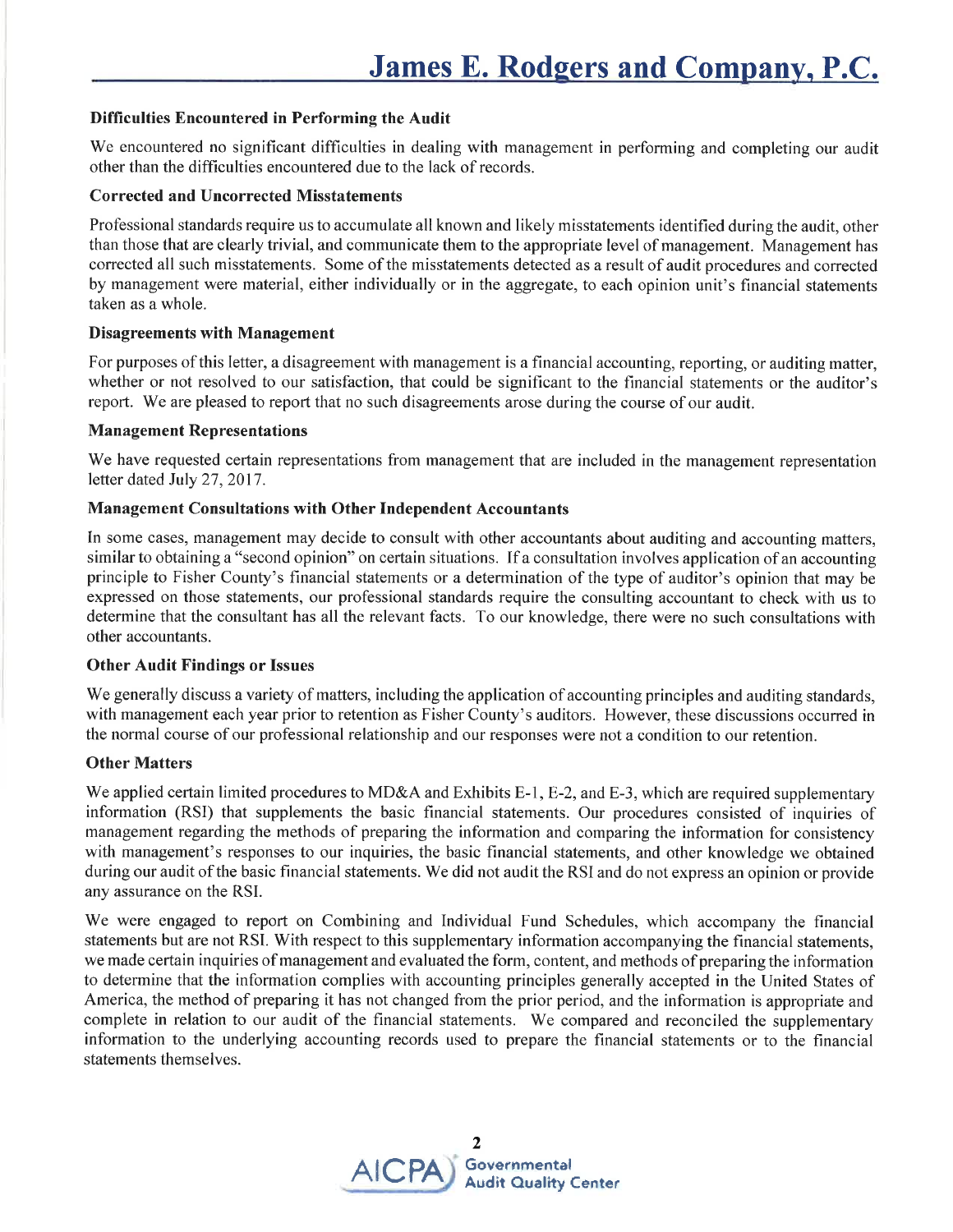#### **Restriction on Use**

This information is intended solely for the information and use of the County's Commissioners, Judge, other elected officials within the County, and federal awarding agencies and pass-through entities, and is not intended to be, and should not be, used by anyone other than these specified parties.

Respectfully submitted,

James E. Rodgers and Company

James E. Rodgers and Company, P.C.

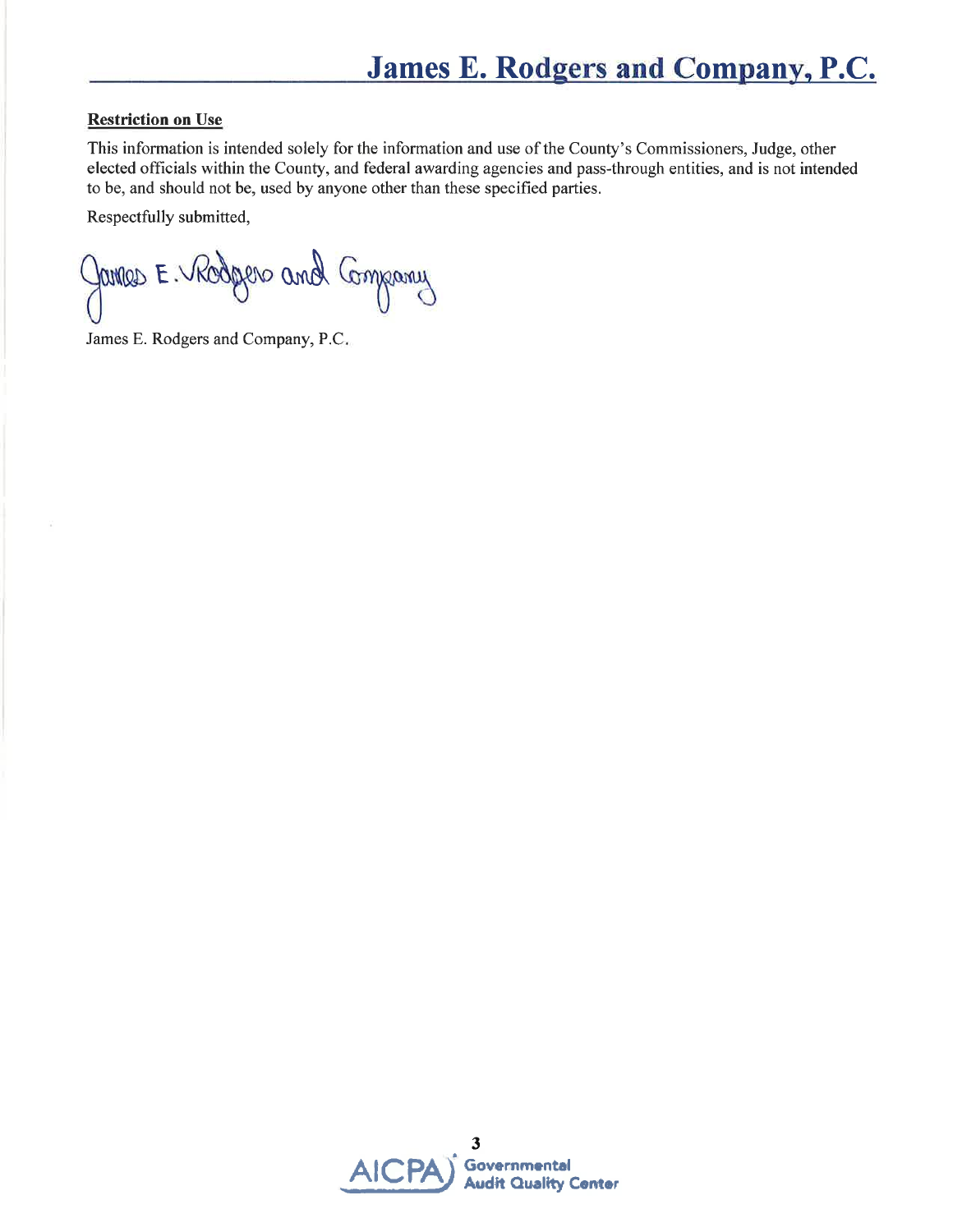# James E. Rodgers and Company, P.C.

Gertified Public Accountants

20 Southwest Third Street . PO Box 669 . Hamlin, Texas 79520 . Tel: 325-576-2356 . Fax: 325-576-3525 E-mail: rodgerscpa@att.net Member of Texas Society of CPA's and American lnstitute of CPA's Richard E. Rodgers CPA . Gerald L. Rodgers CPA

July 27,2017

#### Independent Auditor's Management Letter

Commissioners Court of Fisher County Fisher County, Texas PO Box 308 Roby, Texas 79543

#### Members of the Commissioners Court and Other County Officials:

In planning and performing our audit of the financial statements of the governmental activities, each major fund, and the aggregate remaining fund information of Fisher County (the County) as of and for the year ended September 30, 2016, in accordance with auditing standards generally accepted in the United States of America, we considered the County's internal control over financial reporting (internal control) as a basis for designing our auditing procedures for the purpose of expressing our opinions on the hnancial statements, but not for the purpose of expressing an opinion on the effectiveness of Fisher County's internal control. Accordingly, we do not express an opinion on the effectiveness of Fisher County's internal control.

A deficiency in internal control exists when the design or operation of a control does not allow management or employees, in the normal course of performing their assigned functions, to prevent, or detect and correct misstatements on a timely basis. A material weakness is a deficiency or a combination of the deficiencies in internal control, such that there is a reasonable possibility that a material misstatement of the entity's financial statements will not be prevented, or detected and corrected on a timely basis.

Our consideration of internal control was for the limited purpose described in the first paragraph and would not necessarily identify all deficiencies in internal control that might be significant deficiencies or material weaknesses. Therefore, there can be no assurance that all such deficiencies have been identified. A separate letter dated July 27, 2017, has been reported to management and those charged with governance reporting significant deficiencies and or material weaknesses, if any.

However, we noted certain other matters involving the internal control and its operation that we consider to be clearly inconsequential and therefore not a significant deficiency or material weakness as noted below.

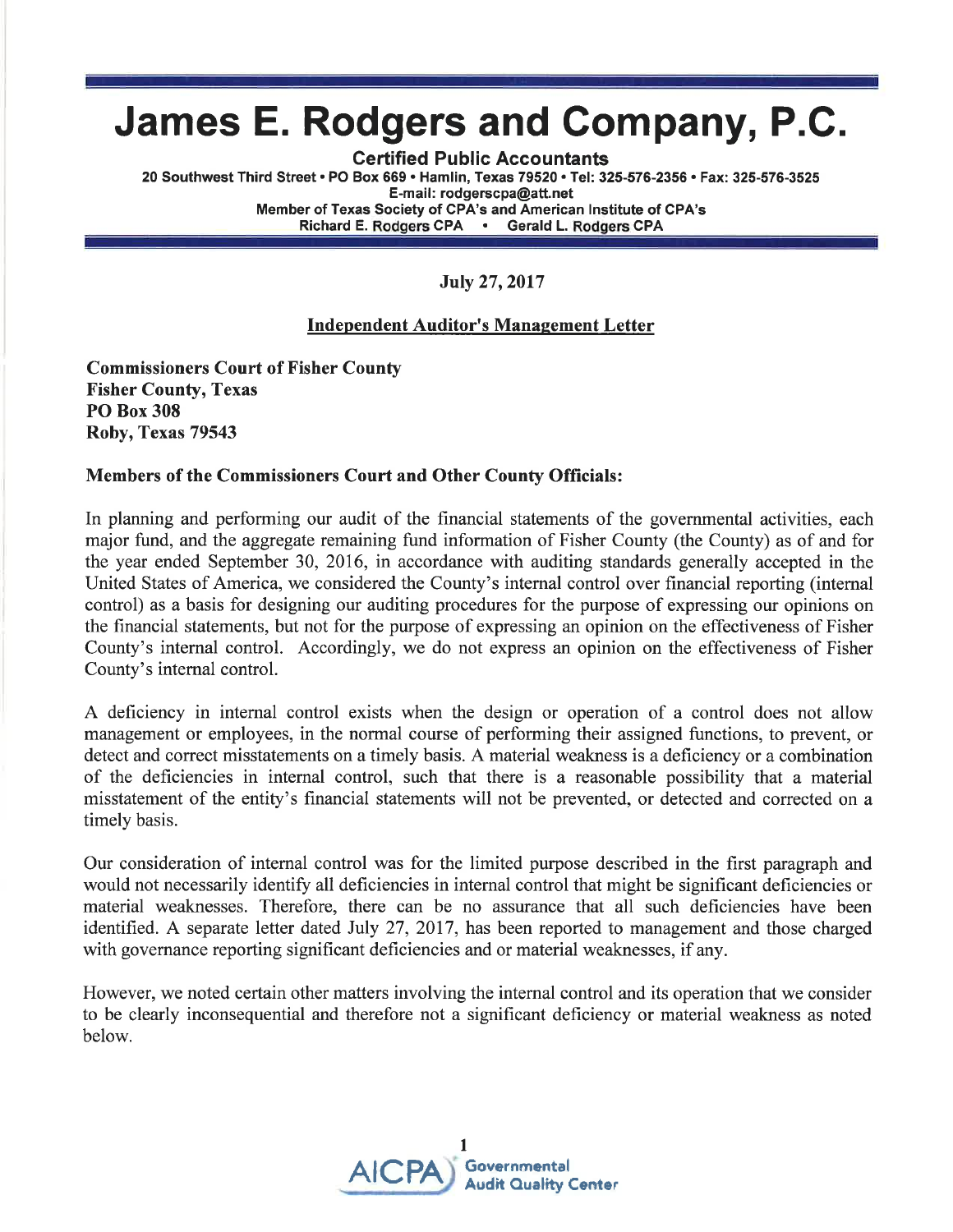#### Accounting Records

Detail accounting transactions were lost with the crash of the computer server. Improved backup procedures should be implemented to avoid this situation in the future. New accounting software with cloud based backups are a great improvement; however, local backups should also be maintained.

#### a Fund Accounting

- a. Individual fund balance sheets that were printed as of September 30, 2016 were out of balance and did not agree with income statements printed the same date. Transactions appear to be recorded between funds which contributed to the out of balance "balance sheets".
- b. Transfers In and Transfers Out between funds did not agree per printed income statements. The transfer from the general fund to the Jail Bond Construction fund was recorded as an expenditure and not as a transfer out. This transfer was corrected during the audit.
- c. After adjustments were made in all funds to correct the out of balance status, a final adjustment of \$10,638.83 was required to balance the general fund.
- d. Several instances of recording of deposits as an ofßet to an expenditure were identified. All deposits should be recorded to revenue per GASB (Governmental Accounting Standards Board) Statements under goverrmental accounting guidelines. Examples included insurance reimbursement on a vehicle and funds received from WCTCOG.
- e. Items purchased with a loan from a financial institution were not recorded in the Road  $\&$ Bridge Funds. When items purchased are paid for by the financial institution and thus the County does not write a check or receive funds to be deposited, the County should record the transaction as if money was received for a loan and a check was written by the County to purchase the new item.

#### Property Tax Allocations and Deposits a

The actual deposits by the County for property tax collections were not properly split between funds including the Jail Bond Debt Service Fund, the General Fund, and the Road and Bridge Special Revenue Funds. The balance of cash collected by the debt service fund should be transferred to the general fund and the Road and Bridge Funds. The Appraisal District should be notified to change the split for interest and sinking collections, the road and bridge collections, and the general fund collections as of October 1,2017 for the tax roll2016 collections. This will maintain the current incorrect split thru September 30, 2017, but will hopefully avoid additional confusion. The split should be made for the jail bonds interest and sinking and the interest and sinking collections should not include the road and bridge taxes collected.

#### Cash Accounting o

- a. The County should maintain a monthly detailed reconciliation of each bank account (Detail should include a listing of each deposit in transit and a detailed listing of each check number and amount outstanding at the end of each month).
- b. The Commissioners should review and approve a listing of all checks written the previous month. This will improve the review and internal controls over cash accounting.